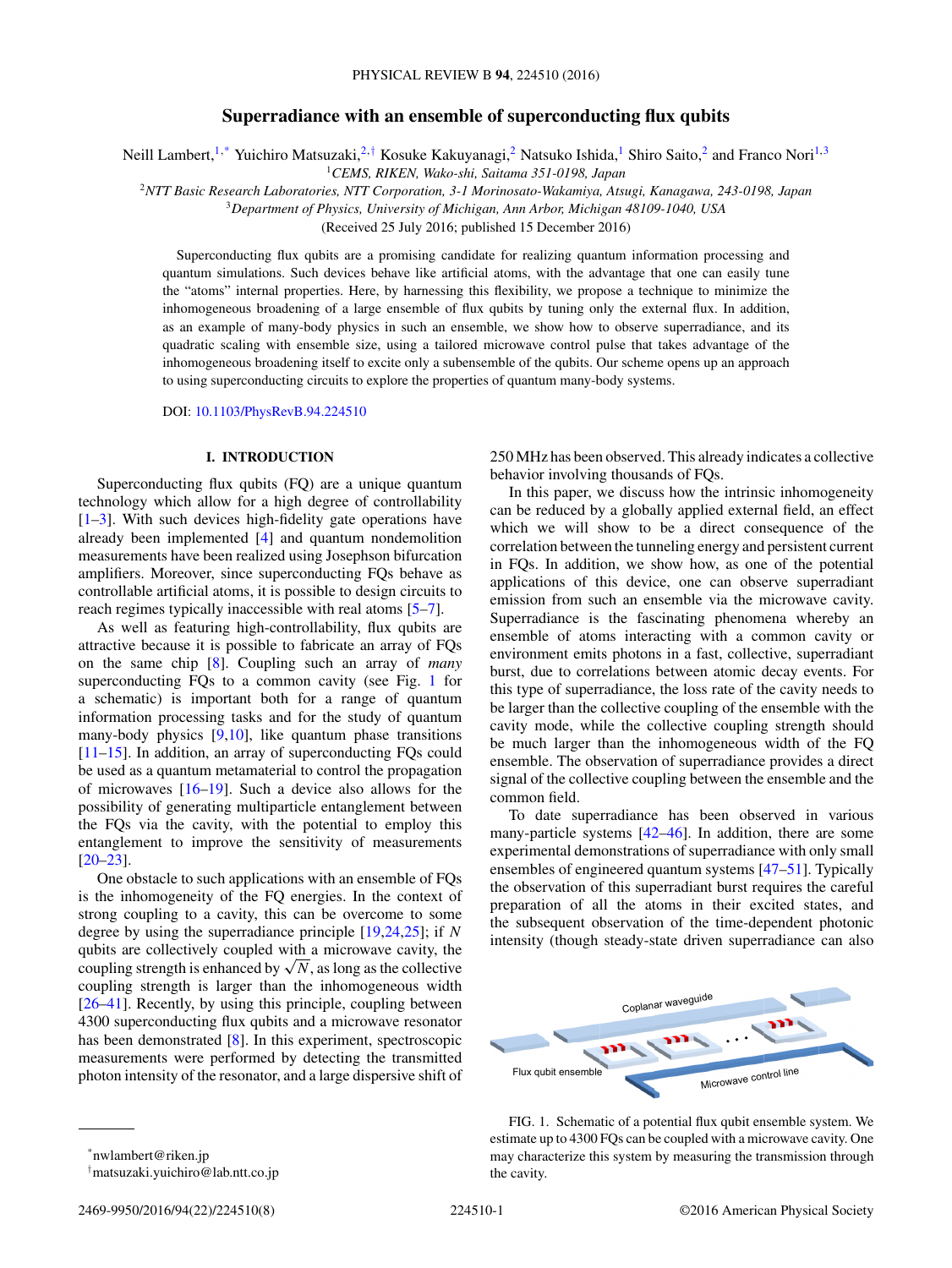occur under the right conditions [\[52\]](#page-7-0)). In the latter half of this article we show theoretically that we can prepare the ensemble of FQs with a common drive, and see not only the typical large intensity superradiance emission pulse, but also the  $N^2$  scaling of that pulse, without local control of each qubit.

This paper is organized as follows. First, we review the recent experimental spectroscopic measurements to explain the standard properties of the system. Secondly, we introduce a scheme to suppress the inhomogeneous broadening of the FQs, which is crucial to observe superradiance and other many-body properties of such a system. Finally, we present numerical results showing how collective driving of the ensemble can selectively excite the ensemble, allowing us to directly observe the  $N^2$  superradiant emission.

#### **II. SPECTROSCOPIC MEASUREMENTS**

The first experimental test one could make to validate a coupling between the ensemble and the cavity is to look for vacuum Rabi splitting or frequency shifts in spectroscopic measurements. In a recent experiment, spectroscopic measurements of the microwave resonator coupled with 4300 FQs [\[8\]](#page-5-0) showed a large dispersive frequency shift, in the spectrum of the cavity, of the order of 250 MHz. Although similar signals of collective behavior have been observed in many other systems [\[46](#page-6-0)[,53,54\]](#page-7-0), for a system composed of a large FQ ensemble and a microwave resonator, this is the first strong signature of a large collective coupling [\[8\]](#page-5-0). There, the coupling strength between a single FQ and the resonator was estimated to be around 15 MHz, and the inhomogeneous width of the FQ frequency was between 2 and 3 GHz. Interestingly, even if there is an inhomogeneous width of a few GHz, a clear dispersive frequency shift can be observed, because the collective coupling strength ( $\sqrt{Ng} \simeq 1$  GHz) is comparable with the inhomogeneous width. It is worth mentioning that, in principle, one can increase this coupling strength by using a Josephson junction as a coupler [\[5\]](#page-5-0), and so one could achieve the ultrastrong coupling regime [ [6,7\]](#page-5-0) with this system where  $\sqrt{N}g$  is both much larger than the inhomogeneous width and of the order of the flux qubit and cavity energies themselves.

# **III. SUPPRESSION OF THE INHOMOGENEOUS BROADENING**

To observe superradiance in such an ensemble, the collective coupling strength  $\sqrt{N}g$  should be larger than the variance of the frequency distribution of the FQs. Moreover, to invert the FQs using a global microwave control, the Rabi frequency of the FQs should also be larger than the inhomogeneous width, as we will describe later. However, from the direct parameters estimated in [\[8\]](#page-5-0), it is difficult to satisfy such conditions.

To solve these problems, we propose here an approach to suppress the inhomogeneous broadening of the FQs by applying an external magnetic flux. The inhomogeneous broadening of the FQ energies comes from the nonuniform size of the Josephson junctions, which are very sensitive to small changes in fabrication conditions. We have investigated how the nonuniform Josephson junctions affect the relevant parameters of the FQs, and have found that the variation of the size of the Josephson junctions induces a *correlated* distribution between the persistent current and tunneling energy of the FQs in the ensemble. Interestingly, due to this correlation, the inhomogeneous width of the frequencies of the FQs has a strong dependence on the applied magnetic flux, and so there exists the possibility of choosing an optimal applied magnetic flux to suppress this broadening. We predict this property could be useful to design more uniform ensembles of quantum devices, thus allowing us to observe interesting quantum many-body phenomena, such as superradiance.

To investigate how the nonuniform Josephson junctions affect the frequency distributions of a FQ, we consider the Lagrangian of a FQ with three Josephson junctions,

$$
L = T - U,\t\t(1)
$$

$$
U = \sum_{j=1}^{3} \frac{\Phi_0}{2\pi} I_C^j [1 - \cos(\phi_j)], \qquad (2)
$$

$$
T = \sum_{j=1}^{3} \frac{1}{2} C_j \left(\frac{\Phi_0}{2\pi}\right)^2 \dot{\phi}_j^2,
$$
 (3)

where *U* is the potential energy, *T* is the kinetic energy,  $\phi_i$  (*j* = 1,2,3) is the phase difference between the junctions,  $C_i$  is the Josephson junction capacitance,  $I_C^j$  is the critical current,  $\Phi_{\text{ext}}$ is the external magnetic flux, and  $\Phi_0 = \hbar/2e$  is the magnetic flux quantum. The phases  $\phi_j$  ( $j = 1,2,3$ ) are bounded by a condition of  $\phi_1 - \phi_2 + \phi_3 = 2\pi f$  with  $f = \Phi \text{ ext}/\Phi_0$ .  $C_j$  and  $I_{\rm C}^{j}$  have a linear dependence on the size of the junction. Here, the potential is given by  $U/E_J = 2 + \alpha - \cos(\phi_p + \phi_m) \cos(\phi_p - \phi_m) - \alpha \cos(2\pi f - 2\phi_m)$ , where we set  $\hat{I}_{C}^1 = I_{C}^2 = I_{C}$ ,  $I_{C}^3 = \alpha I_{C}$ ,  $\phi_p = (\phi_1 + \phi_2)/2$ , and  $\phi_m = (\phi_1 - \phi_2)/2$ . If we set  $\phi_p = 0$  and  $f = 0.5$ , we have  $\frac{dU}{df} = 2E_J \sin \phi_m (1 2\alpha \cos \phi_m$ ), and so the potential shows minima for  $\pm \phi_m^*$ , where  $\cos \phi_m^* = 1/(2\alpha)$ . We plot this potential in Fig. 2. By solving the Lagrangian, we can calculate the tunneling energy and persistent current [\[55\]](#page-7-0). We set  $E_J/E_c = 75$  for our simulations, where  $E_j^{(j)} = \frac{\Phi_0}{2\pi} I_C^j$  ( $E_c = e^2/2C_j$ ) is the characteristic scale of the Josephson (electric) energy.

Usually, the size of one of the three junctions is designed to be  $\alpha$  times smaller than the other two junctions [\[55\]](#page-7-0). However, with current technology it is difficult to fabricate homogenous junctions, and this results in a random distribution of the tunneling energy and the persistent current. We assume a Gaussian distribution for the normalized areas of the smaller



FIG. 2. Potential of the flux qubit. We set  $\alpha = 0.7$  and  $f = 0.5$ . There are two minima separated by an energy barrier. (a) The density plot of the potential. (b) A plot of the potential against  $\phi_m$  for  $\phi_p = 0$ .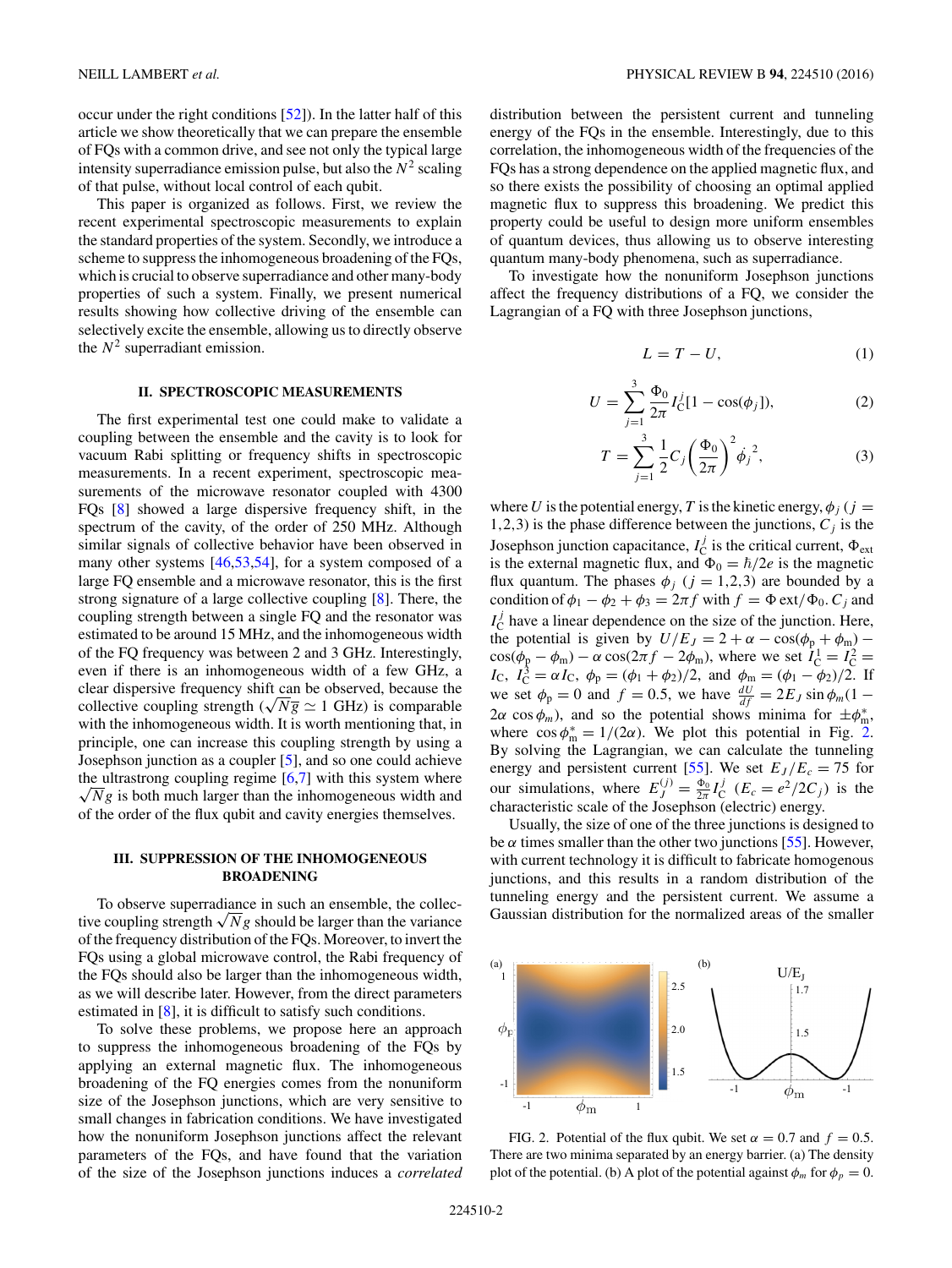<span id="page-2-0"></span>

FIG. 3. Probability density of the tunneling energies of the flux qubits when the size of the Josephson junctions are nonuniform. There are three Josephson junctions in the superconducting circuit, and the size of one Josephson junction is designed to be smaller than the size of the other two junctions. We assume a Gaussian distribution for normalized areas of the smaller junction (two larger junctions) where we have the mean value of  $\bar{\alpha} = 0.7$  ( $\bar{\beta}_k = 1$  for  $k = 1, 2$ ) and the standard deviation of  $\sigma_S (\sigma_k^{(k)}$  for  $k = 1, 2$ ). We set the parameters as  $\sigma_S/\bar{\alpha} = \sigma_L^{(1)}/\bar{\beta} = \sigma_L^{(2)}/\bar{\beta} = 0.5\%, 1\%, 2\%$  respectively, and obtain the values of  $\Delta_j$  ( $j = 1, 2, ..., N$ ) from numerical simulations. To plot the density of the tunneling energy, we use a kernel density estimator  $\sum_{j=1}^{N} K(\frac{\Delta - \Delta_j}{h})$ , where we set  $K(x) = \frac{1}{\sqrt{2\pi}} \exp(-\frac{1}{2}x^2)$ ,  $N = 10000$ , and  $h = 0.1$  GHz.

junction (two larger junctions), where we have the mean value of  $\bar{\alpha}$  ( $\bar{\beta}_k$  for  $k = 1, 2$ ) and the standard deviation of  $\sigma_S$  ( $\sigma_L^{(k)}$  for  $k = 1,2$ .

First, in Fig. 3 we plot the distribution of the tunneling energies of the FQ. This confirms that the nonuniform Josephson junctions affect the random distribution of the tunneling energy. As expected, as we increase the width of the distribution of the Josephson junction size, the width of the tunneling energy distribution also increases.

Secondly, we plot the distribution of the persistent current and tunneling energy given by the nonuniform Josephson junctions in Fig. 4. We randomly generate the values of the



FIG. 4. Persistent currents and tunneling energies of FQs with random-size Josephson junctions. We set the same parameters as in Fig. 3. There is a clear correlation between the tunneling energy  $\Delta$ and persistent current *Ip*.



FIG. 5. Standard deviation of the distribution of the flux qubit frequencies versus the applied magnetic flux. We set the same parameters as in Fig. 3. The standard deviation strongly depends on the applied magnetic flux.

Josephson junction size, and calculate the resulting tunneling energy and persistent current. This result clearly show a correlation between the tunneling energy and persistent current where a FQ with a higher tunneling energy tends to have a lower persistent current. We can qualitatively explain this correlation as follows. As we increase the value of *α*, the potential gradient  $\frac{dU}{df} \simeq 2\pi E_J [1 - \frac{1}{(2\alpha)^2}]^{1/2}$  becomes larger for  $\phi_{\rm p} \simeq 0$ ,  $\phi_{\rm m} \simeq \phi_{\rm m}^*$ , and  $f \simeq 0.5$ . A larger potential gradient makes the energy of the FQ more sensitive to the change in the applied magnetic flux, which corresponds to a higher persistent current. On the other hand, as we increase the value of *α*, the tunneling barrier  $E_t = U(\phi_m = 0) - U(\phi_m = \phi_m^*)$  =  $E_J(-2+2\alpha+\frac{1}{2\alpha})$  becomes larger for  $\phi_p \simeq 0$ ,  $\phi_m \simeq \phi_m^*$ ,  $\alpha \simeq 0.7$ , and  $f \simeq 0.5$ . The larger tunneling barrier suppresses the tunneling energy of the FQ. Therefore, if the persistent current becomes larger, the tunneling energy is expected to be smaller, which is consistent with our numerical simulations. Moreover, it is worth mentioning that a similar model was used to reproduce the experimental results in [\[8\]](#page-5-0) where spectroscopy of a microwave resonator coupled to 4300 FQs was performed and good agreement between numerical and experimental results was observed [\[8\]](#page-5-0). In that experiment, the standard deviation of the Josephson junction size is around a few percent, which corresponds to the yellow region in Fig. 4.

Thirdly, in Fig. 5 we plot the standard deviation of the FQ frequency distribution against an applied magnetic field. Interestingly, these results show that the standard deviation of the frequency distribution strongly depends on the applied magnetic flux; there exists an optimal point where the standard deviation of the flux qubit frequency becomes minimum. The width of the distribution becomes one or two orders of magnitude smaller at the optimal point than elsewhere. This can be understood as a consequence of the correlation between the tunneling energy and the persistent current, as shown in Fig. [6.](#page-3-0)

To illustrate this idea, let us consider a pair of flux qubits with different junction sizes. The FQ energy is given by  $\omega_j =$  $\sqrt{|\epsilon_j|^2 + |\Delta_j^{(t)}|^2}$ , for  $\epsilon_j = 2I_j(\Phi_{ext} - \frac{1}{2}\Phi_0)$  (*j* = 1,2), and we can assume  $\Delta_1^{(t)} > \Delta_2^{(t)}$  without loss of generality.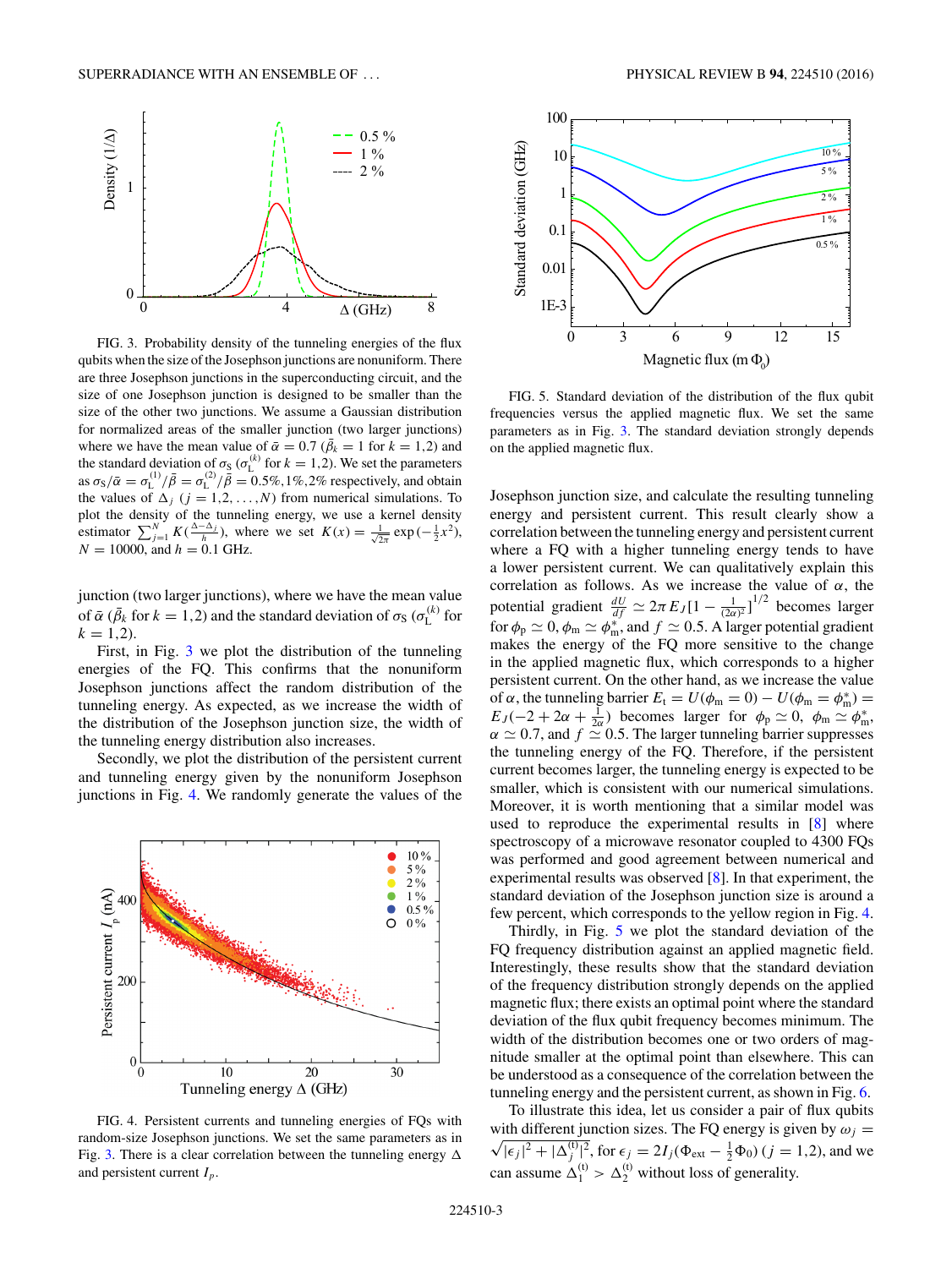<span id="page-3-0"></span>

Applied magnetic flux

FIG. 6. Energies of two flux qubits (A and B), with different size junctions, as a function of an applied magnetic field. The flux qubit energy is represented by  $\omega_j = \sqrt{|\epsilon_j|^2 + |\Delta_{ij}^{(1)}|^2}$  for  $\epsilon_j = 2I_j(\Phi_{ext} - \Phi_{ext})$  is represented by  $\omega_j = \sqrt{|\epsilon_j|^2 + |\Delta_{ij}^{(1)}|^2}$  for  $\epsilon_j = 2I_j(\Phi_{ext})$  and  $\frac{1}{2}\Phi_0$ ), where  $\Phi_{ext}$  denotes the applied magnetic flux. Flux qubit A has a smaller (larger) tunneling energy (persistent current) than B. In this case, we can make the frequency of the qubits the same by applying an appropriate amount of the applied magnetic flux.

Interestingly, when  $I_1 < I_2$ , which is the expected statistical relationship given  $\Delta_1 > \Delta_2$ , we can show that there exists an optimal flux such that  $\omega_1 = \omega_2$  is satisfied. So we can balance the two flux qubit energies just by applying a global magnetic flux. This means that, even if we have several qubits with different-size Josephson junctions, if there is a correlation such that a smaller persistent current  $I_j$  tends to increase the tunneling energy  $\Delta_j^{(t)}$ , we can make the frequency of these qubits similar by tuning an external magnetic flux, as shown in Fig. [4.](#page-2-0)

#### **IV. SUPERRADIANCE**

To illustrate how such an ensemble with a reduced inhomogeneous width can lead to observable collective effects, we numerically simulate [\[56,57\]](#page-7-0) a small ensemble with an explicit inhomogeneity. We also show how this residual inhomogeneity can be used as a tool to aid initial-state preparation. We explicitly model  $N = 10$  FQs, with inhomogeneous normally distributed energies  $\omega_i$  with mean value  $\bar{\omega}_i$  and variance  $\delta \omega_i$ . These qubits are coupled to a single common microwave cavity of frequency  $\omega_c$  with a common homogenous coupling strength *g*. The general Hamiltonian for such a system reads

$$
H = \sum_{j=1}^{N} \frac{\omega_j}{2} \sigma_z^{(j)} + \omega_c a^{\dagger} a + g(J_- a^{\dagger} + J_+ a), \tag{4}
$$

where  $J_+ = \sum_j \sigma_+^{(j)}$ ,  $J_- = \sum_j \sigma_-^{(j)}$ , and we have set  $\hbar = 1$  for simplicity. In general, we assume that the cavity decay, with rate  $\kappa$ , is given by a Lindblad superoperator  $\kappa \mathcal{D}[a]$ , where  $D[a] = 2a\rho a^{\dagger} - a^{\dagger}a\rho - \rho a^{\dagger}a.$ 

To begin with, we eliminate the cavity [\[58,59\]](#page-7-0), assuming the bad-cavity limit:  $\kappa \gg \delta \omega_j g^2 N/\kappa$  (superradiance is also possible in the dispersive good-cavity limit; see the Appendix). In this bad-cavity case the equation of motion is reduced to the following form:

$$
H_{\text{AE}} = \sum_{j=1}^{N} \frac{(\omega_j - \bar{\omega}_j)}{2} \sigma_z^{(j)} + (\omega_c - \bar{\omega}_j) \frac{g^2}{\Gamma^2} J_+ J_-, \quad (5)
$$

where  $\Gamma = \kappa + i(\omega_c - \bar{\omega}_i)$ . There also arises a new loss term,  $S[\rho] = \kappa \frac{g^2}{\Gamma^2} D[J_{-}]\rho$ . It is this term that induces the superradiance phenomena, and we expect to observe such superradiance when  $\delta \omega_i \ll g^2 N / \kappa$ .

Even though the cavity is eliminated, one can estimate the intensity of the radiation emitted from the qubits from the squared atomic polarization [\[58\]](#page-7-0),

$$
I(t) = \frac{2g^2}{\kappa} \omega_c \langle J_+(t)J_-(t) \rangle.
$$
 (6)

Typically the intensity grows with time, reaches a maximum at the peak superradiance time  $\tau_{sr} = \kappa / g^2 N$  and then decays. The successful observation of this pulse requires that the coherence time of the qubits is longer than the expected peak superradiance time. Assuming dephasing is dominated by the inhomogeneity of the energies of the FQs, we can assess the visibility of superradiance via the parameter  $\tilde{\alpha} = T_2^* / \tau_{sr} =$  $Ng^2/\kappa \delta \omega_j$ , where  $T_2^*$  is the inhomogeneous dephasing time.

In addition to the qubits being inhomogeneous, the direct control of individual qubits is challenging. However, we can consider collective ways in which to prepare spin-polarized states, which we can be used to observe superradiance. In particular, by strongly driving the cavity, or using another common control line, as per Fig. [1,](#page-0-0) we can induce a timedependent collective control term, such that the dynamics of the qubits can be written as

$$
H_{\text{drive}} = \sum_{j=1}^{N} \frac{\omega_j}{2} \sigma_z^{(j)} + \lambda(t) \cos(\omega_d t) \sum_j \sigma_x^{(j)},\qquad(7)
$$

$$
H'_{\text{drive}} \approx \sum_{j=1}^{N} \frac{\Delta'_j}{2} \sigma_z^{(j)} + \frac{\lambda(t)}{2} \sum_j \sigma_x^{(j)}, \tag{8}
$$

where in the second equation we moved to a frame rotating at the drive frequency, such that  $\Delta'_{j} = \omega_{j} - \omega_{d}$ , and made a rotating-wave approximation. Later we will choose the drive to be resonant with the average value of the qubit energies  $\omega_d = \bar{\omega}_j$ . If we consider just a single qubit, initially in its ground state, we know that if we apply a drive of strength *λ* for a period  $T_\pi = \pi/\lambda$  we will find that the spin has a probability of being in its excited state:

$$
P_{\text{exc}} = \frac{\lambda^2}{\Delta_j^2 + \lambda^2}.
$$
 (9)

Extending this notion to *N* spins we expect that we will have an effective excited number of spins  $M_{\text{eff}} = \sum_j \frac{\lambda^2}{\Delta_i^2 + \Delta_j^2}$  $\frac{\lambda^2}{\Delta_j^2 + \lambda^2}$ . Thus simply changing the magnitude of *λ* enables us to effectively control the number of spins contributing to the superradiance emission (up to the limit of validity of the rotating wave approximation). In addition, one can also control the shape of the envelope of the drive,  $\lambda(t)$ . While  $P_{\text{exc}}$  and  $M_{\text{eff}}$  only apply for a step-function envelope, they provide a useful estimate. In practice we found that a Gaussian function for  $\lambda(t)$  worked best in preparing the desired initial state, and thus only show that example here. In principle one can also use more sophisticated techniques from quantum control theory to prepare the desired state [\[60–62\]](#page-7-0).

Importantly, when we need to excite most of the qubit ensemble, the drive, or Rabi frequency, *λ* should be as large or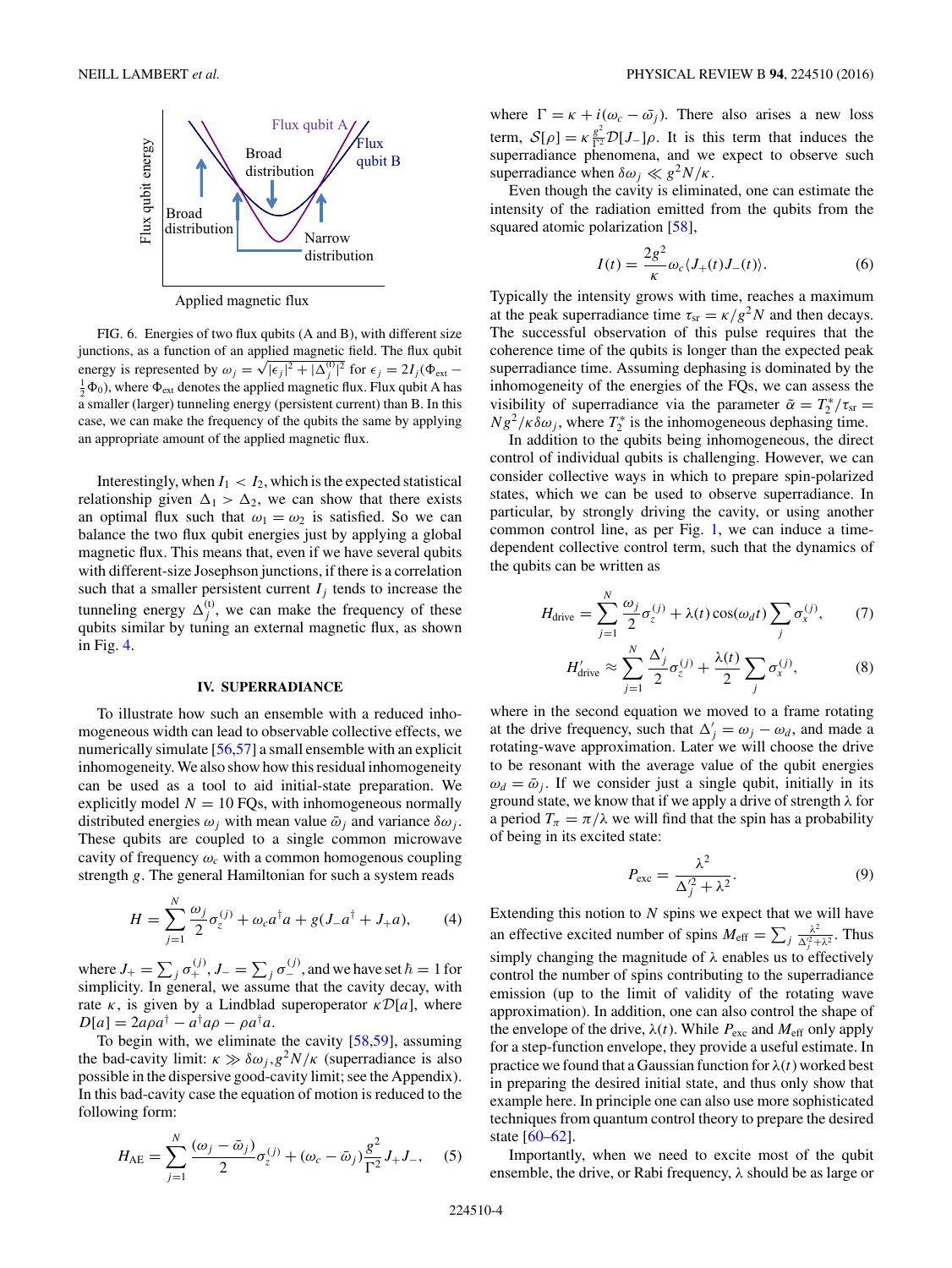larger than the inhomogeneous width. Although it is possible to achieve a Rabi frequency of a few GHz [\[63\]](#page-7-0) for a single FQ, it is not straightforward to realize such a strong driving condition for a large ensemble. For this reason, it is crucial to decrease the width of the inhomogeneous broadening of the FQs by, for example, applying a magnetic flux, as described earlier. This will allow us to both excite the ensemble with moderate values of *λ*, and observe superradiance with accessible values of *g*.

To obtain numerical results we solve the master equation for all *N* qubits explicitly by generating a random ensemble of energies, preparing the qubit ensemble in the common ground state (without interaction with the cavity)  $\psi(0) =$  $|0\rangle_1 \bigotimes |0\rangle_2 \bigotimes \ldots \bigotimes |0\rangle_N$ , and then "switch on" the driving term  $H'_{\text{drive}}(t)$  for a period  $\tau$  such that  $\int_0^{\tau} \lambda(t) \approx \pi$ . We assume that during this driving period the cavity and qubit ensemble are far off-resonance. In other words, the ensemble evolves under the free evolution of the ensemble Hamiltonian and the drive, given by  $H'_{\text{drive}}(t)$  in Eq. [\(8\)](#page-3-0), without influence from the cavity. In principle, this implies we also require that the period  $\tau$  is shorter than the relaxation time of the qubits.

After this evolution, we record the effective number of excited qubits  $M = \langle \sum_j \sigma_z^{(j)} \rangle$ , switch off the drive, and allow the system to evolve under both  $H_{AE}$  and the superradiant loss term  $S[\rho] = \kappa \frac{g^2}{\Gamma^2} \mathcal{D}[J_{-}]\rho$ , as determined by the master equation

$$
\dot{\rho} = -\frac{i}{\hbar} [H_{\text{AE}}, \rho] + \mathcal{S}[\rho] \tag{10}
$$

for a time interval much longer than  $\tau_{sr}$  (recalling  $\tau_{sr}$  $\kappa/g^2M$ , where *M* are the number of qubits excited by the drive). For this period of evolution we record the cavity emission intensity by calculating  $I(t)$ , and from this measurement record the maximum (over time) acquired value Max $[*J*<sub>+</sub>*J*<sub>−</sub>$ ). Under perfect superradiance Max $\left[\langle J_+ J_-\rangle\right]$  should scale as  $M^2$ .

We repeat this procedure as a function of the driving strength *λ*, and plot the recorded maximum intensity  $Max[\langle J_+J_- \rangle]$  as a function of *M*, the effective number of qubits initially excited by the drive. Figure 7 shows this for a Gaussian drive shape  $\lambda(t) = \lambda_{\text{max}} \exp\left[-\left(\frac{t-b}{\sigma}\right)^2\right]$  with  $\sigma = \sqrt{\pi}/\lambda_{\text{max}}$  and  $b = 4\sigma\sqrt{2 \ln 2}$ . This is compared to the test case where the actual number of initially excited qubits is enforced "by hand," which we refer to as the "discrete *M*" case. We now see that the drive prepares a subset of the qubits in their excited states, thus altering the resultant photonic emission intensity. This allows us to directly observe the quadratic scaling of that intensity as a function of the number of qubits contributing to the collective decay. For the parameters chosen here, we see the onset of superradiance when *M* becomes greater than about four (see caption of Fig. 7).

In practice, as the number of FQs increases, one can still see superradiance for much larger values of the inhomogeneity, or smaller couplings, than we show here. For example, from the simulations described above, we can extrapolate the behavior of a device composed of 4300 FQs coupled with the microwave cavity. Due to the form of the loss term  $S[\rho] = \frac{g^2}{\kappa} \mathcal{D}[J_{-}]\rho$ , for  $\omega_c = \overline{\omega}_j$ , we should have a similar behavior for the emitted intensity from the cavity, as long as the value of  $Mg^2/\kappa$  is the same. Thus, if we fabricate a device with  $g = 5$  MHz,



FIG. 7. (a) Maximum (over time) emitted intensity versus number of initially excited qubits *M*. For discrete *M* (green solid curve) we artificially prepare a subset *M* of the total ensemble of *N* qubits in their excited states. In the other case (purple dashed line), at  $t = 0$ we prepare all qubits in their ground state and then evolve with the Hamiltonian  $H_{\text{drive}}(t)$  switched on, with a Gaussian function envelope  $\lambda(t)$ , as described in the main text. We then switch off the driving and allow the system to evolve under the influence of Eq. (10), and record the maximum emitted intensity over a time period exceeding the expected superradiant pulse duration. We do this for a range of  $\lambda_{\text{max}}$ , which induce an effective number *M* of qubits to become excited. For the other parameters we set  $\bar{\omega}_i = \omega_c$ ,  $\delta \omega_i = 25$  MHz,  $g = 50$  MHz,  $\kappa = 400$  MHz, and  $N = 10$ , so as to give a value for  $\tilde{\alpha}$  > 1 as *M* becomes greater than 4. Panel (b) shows the logarithmic intensity, which changes from linear to quadratic behavior as *M* passes this  $M = 4$  threshold (the gray dotted line is an artificial linear comparison curve, while the orange dotted line is an artificial quadratic comparison curve, to show this change clearly). Panel (c) shows the explicit  $\lambda_{\text{max}}$  values used in the Gaussian drive, and the associated number of excited spins *M* in the ensemble after the drive has been applied. Panel (d) shows the explicit time-dependent curves of intensity for different values of *M*, increasing from the bottom up, starting with  $M = 1$  to 10, from which the green dotted-dashed line in figure (a) is extracted. The change from normal to superradiant emission around  $M = 4$  is clear. Similarly, panel (e) shows the same curves for the driven state preparation example. Note that all curves are averaged over a large set of randomly generated ensemble energies.

 $\delta \omega_i = 25 \text{ MHz}, \kappa = 1.72 \text{ GHz}, \text{ and } N = 4300, \text{ and excite the}$ full ensemble, so that  $M = N$ , the value of  $Mg^2/\kappa$  coincides with that used in our numerical simulation with 10 excited qubits; and so we should be able to observe the quadratic scaling of the intensity for this case as well. This means that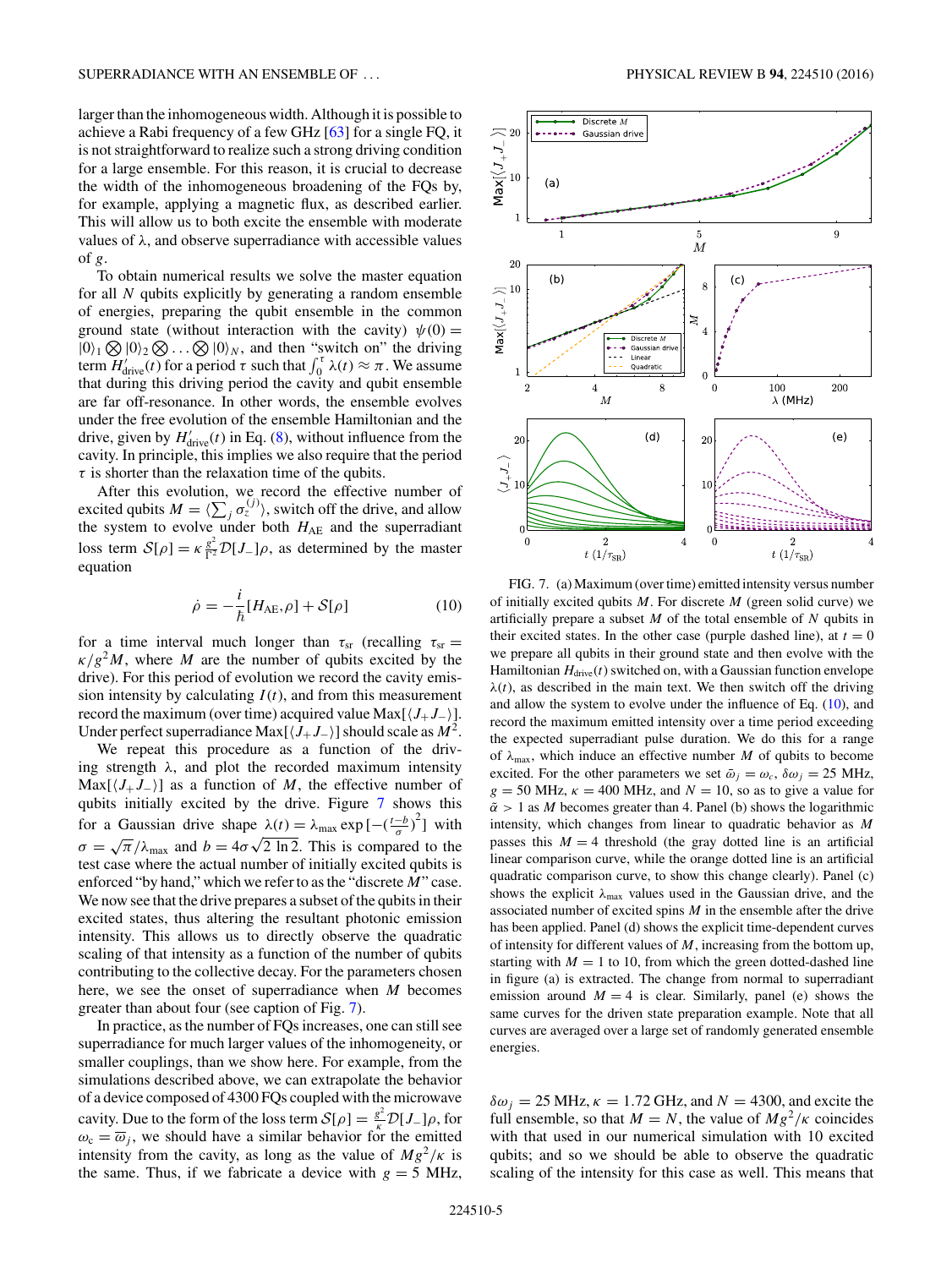<span id="page-5-0"></span>one can see superradiance from 4300 FQs even for coupling strengths as small as 5 MHz.

#### **V. CONCLUSIONS**

We have shown that, even though large ensembles of FQs suffer from intrinsic fabrication-induced inhomogeneities, this can be minimized by tuning the ensemble FQs properties with an external flux. This opens up the possibility of observing collective many-body effects, a simple example of which we give in terms of superradiant emission into a microwave cavity. We expect that such large ensembles will enable the investigation of a range of interesting physics in the future, including criticality  $[11–15]$ , macroscopic coherence  $[64,65]$ , and spin squeezing [\[20–23\]](#page-6-0).

# **ACKNOWLEDGMENTS**

This work was supported by JSPS KAKENHI Grant No. 15K17732, JSPS KAKENHI Grant No. 25220601, the Commissioned Research No. 158 of NICT, and MEXT KAKENHI Grant No. 15H05870. F.N. and N.L. acknowledge support from the Sir John Templeton Foundation. F.N. acknowledges support from the RIKEN iTHES Project, the MURI Center for Dynamic Magneto-Optics via the AFOSR Award No. FA9550-14-1-0040, the IMPACT program of JST, CREST, and a Grant-in-Aid for Scientific Research (A). N.L. and Y.M. contributed equally to this work.

- [1] J. Q. You and F. Nori, Atomic physics and quantum optics using superconducting circuits, [Nature \(London\)](https://doi.org/10.1038/nature10122) **[474](https://doi.org/10.1038/nature10122)**, [589](https://doi.org/10.1038/nature10122) [\(2011\)](https://doi.org/10.1038/nature10122).
- [2] J. Clarke and F. K. Wilhelm, Superconducting quantum bits, [Nature \(London\)](https://doi.org/10.1038/nature07128) **[453](https://doi.org/10.1038/nature07128)**, [1031](https://doi.org/10.1038/nature07128) [\(2008\)](https://doi.org/10.1038/nature07128).
- [3] I. Buluta, S. Ashhab, and F. Nori, Natural and artificial atoms for quantum computation, [Rep. Prog. Phys.](https://doi.org/10.1088/0034-4885/74/10/104401) **[74](https://doi.org/10.1088/0034-4885/74/10/104401)**, [104401](https://doi.org/10.1088/0034-4885/74/10/104401) [\(2011\)](https://doi.org/10.1088/0034-4885/74/10/104401).
- [4] J. Bylander, S. Gustavsson, F. Yan, F. Yoshihara, K. Harrabi, G. Fitch, D. G. Cory, Y. Nakamura, J. S. Tsai, and W. D. Oliver, Noise spectroscopy through dynamical decoupling with a superconducting flux qubit, [Nat. Phys.](https://doi.org/10.1038/nphys1994) **[7](https://doi.org/10.1038/nphys1994)**, [565](https://doi.org/10.1038/nphys1994) [\(2011\)](https://doi.org/10.1038/nphys1994).
- [5] F. Yoshihara, T. Fuse, S. Ashhab, K. Kakuyanagi, S. Saito, and K. Semba, Superconducting qubit-oscillator circuit beyond the ultrastrong-coupling regime, Nat. Phys. (2016), doi[:10.1038/nphys3906.](https://doi.org/10.1038/nphys3906)
- [6] Z. Chen, Y. Wang, T. Li, L. Tian, Y. Qiu, K. Inomata, F. Yoshihara, S. Han, F. Nori, J. S. Tsai, and J. Q. You, Multi-photon sideband transitions in an ultrastrongly-coupled circuit quantum electrodynamics system, [arXiv:1602.01584.](http://arxiv.org/abs/arXiv:1602.01584)
- [7] P. Forn-Díaz, J. J. García-Ripoll, B. Peropadre, M. A. Yurtalan, J.-L. Orgiazzi, R. Belyansky, C. M. Wilson, and A. Lupascu, Ultrastrong coupling of a single artificial atom to an electromagnetic continuum, Nat Phys. (2016), doi[:10.1038/nphys3905.](https://doi.org/10.1038/nphys3905)
- [8] K. Kakuyanagi, Y. Matsuzaki, C. Deprez, H. Toida, K. Semba, H. Yamaguchi, W. J. Munro, and S. Saito, Observation of Collective Coupling Between an Engineered Ensemble of Macroscopic [Artificial Atoms and a Superconducting Resonator,](https://doi.org/10.1103/PhysRevLett.117.210503) *Phys. Rev.* Lett. **[117](https://doi.org/10.1103/PhysRevLett.117.210503)**, [210503](https://doi.org/10.1103/PhysRevLett.117.210503) [\(2016\)](https://doi.org/10.1103/PhysRevLett.117.210503).
- [9] I. Buluta and F. Nori, Quantum simulators, [Science](https://doi.org/10.1126/science.1177838) **[326](https://doi.org/10.1126/science.1177838)**, [108](https://doi.org/10.1126/science.1177838) [\(2009\)](https://doi.org/10.1126/science.1177838).

## **APPENDIX: DISPERSIVE SUPERRADIANCE MODEL**

One can also obtain collective superradiant decay due to interaction with a common cavity by moving to a dispersive coupling regime [\[22\]](#page-6-0), where the cavity and qubits are offresonance, without necessarily demanding that the cavity losses be large. Starting again with Eq. [\(4\)](#page-3-0) one can apply the transformation  $e^R H_D e^{-R}$ , where  $R = \frac{g}{\chi} (J_- a^\dagger - J_+ a)$ ,  $\chi = \omega_c - \bar{\omega}_j$ , and keeping terms to order  $(g/\chi)^2$  find that

$$
H_{\text{disp}} = \sum_{j=1}^{N} \left(\frac{1}{2}\omega_j + \beta a^{\dagger} a\right) \sigma_z^{(j)} + \frac{\beta}{2} J_+ J_-, \tag{A1}
$$

where  $\beta = 2g^2/\chi$  and again a new loss term arises,

$$
S_{\rm disp} = \kappa \frac{g^2}{\chi^2} \mathcal{D}[J_{-}] \rho.
$$
 (A2)

One expects in this case that superradiance will occur when  $g^2N\kappa/\chi^2 \gg \delta\omega_i$ , giving an equivalent parameter to assess the visibility  $\alpha_D = g^2 N \kappa / (\chi^2 \delta \omega_i)$ . However, this regime is valid for  $(g/\chi)^2 \ll 1$ , which implies  $N\kappa/\delta\omega_j \gg (g/\chi)^2$ . As with the adiabatic elimination case, the spin squeezing term  $J_+J_$ does not affect the superradiance dynamics significantly.

- [10] I. M. Georgescu, S. Ashhab, and F. Nori, Quantum simulation, [Rev. Mod. Phys.](https://doi.org/10.1103/RevModPhys.86.153) **[86](https://doi.org/10.1103/RevModPhys.86.153)**, [153](https://doi.org/10.1103/RevModPhys.86.153) [\(2014\)](https://doi.org/10.1103/RevModPhys.86.153).
- [11] K. Hepp and E. H. Lieb, On the superradiant phase transition for molecules in a quantized radiation field: The Dicke Maser model, [Ann. Phys. \(N.Y.\)](https://doi.org/10.1016/0003-4916(73)90039-0) **[76](https://doi.org/10.1016/0003-4916(73)90039-0)**, [360](https://doi.org/10.1016/0003-4916(73)90039-0) [\(1973\)](https://doi.org/10.1016/0003-4916(73)90039-0).
- [12] Y. K. Wang and F. T. Hioe, Phase transition in the Dicke model of superradiance, [Phys. Rev. A](https://doi.org/10.1103/PhysRevA.7.831) **[7](https://doi.org/10.1103/PhysRevA.7.831)**, [831](https://doi.org/10.1103/PhysRevA.7.831) [\(1973\)](https://doi.org/10.1103/PhysRevA.7.831).
- [13] C. Emary and T. Brandes, Chaos and the quantum phase transition in the Dicke model, [Phys. Rev. E](https://doi.org/10.1103/PhysRevE.67.066203) **[67](https://doi.org/10.1103/PhysRevE.67.066203)**, [066203](https://doi.org/10.1103/PhysRevE.67.066203) [\(2003\)](https://doi.org/10.1103/PhysRevE.67.066203).
- [14] N. Lambert, Y.-n. Chen, R. Johansson, and F. Nori, Quantum chaos and critical behavior on a chip, [Phys. Rev. B](https://doi.org/10.1103/PhysRevB.80.165308) **[80](https://doi.org/10.1103/PhysRevB.80.165308)**, [165308](https://doi.org/10.1103/PhysRevB.80.165308) [\(2009\)](https://doi.org/10.1103/PhysRevB.80.165308).
- [15] N. Lambert, C. Emary, and T. Brandes, Entanglement and the Phase Transition in Single-Mode Superradiance, [Phys. Rev. Lett.](https://doi.org/10.1103/PhysRevLett.92.073602) **[92](https://doi.org/10.1103/PhysRevLett.92.073602)**, [073602](https://doi.org/10.1103/PhysRevLett.92.073602) [\(2004\)](https://doi.org/10.1103/PhysRevLett.92.073602).
- [16] A. L. Rakhmanov, A. M. Zagoskin, S. Savel'ev, and F. Nori, Quantum metamaterials: Electromagnetic waves in a Josephson qubit line, [Phys. Rev. B](https://doi.org/10.1103/PhysRevB.77.144507) **[77](https://doi.org/10.1103/PhysRevB.77.144507)**, [144507](https://doi.org/10.1103/PhysRevB.77.144507) [\(2008\)](https://doi.org/10.1103/PhysRevB.77.144507).
- [17] C. M. Soukoulis and M. Wegener, Past achievements and future challenges in the development of three-dimensional photonic metamaterials, [Nat. Photon.](https://doi.org/10.1038/nphoton.2011.154) **[5](https://doi.org/10.1038/nphoton.2011.154)**, [523](https://doi.org/10.1038/nphoton.2011.154) [\(2011\)](https://doi.org/10.1038/nphoton.2011.154).
- [18] N. I. Zheludev and Y. S. Kivshar, From metamaterials to metadevices, [Nat. Mater.](https://doi.org/10.1038/nmat3431) **[11](https://doi.org/10.1038/nmat3431)**, [917](https://doi.org/10.1038/nmat3431) [\(2012\)](https://doi.org/10.1038/nmat3431).
- [19] P. Macha, G. Oelsner, J. M. Reiner, M. Marthaler, S. André, G. Schön, U. Hübner, H. G. Meyer, E. Illichev, and A. V. Ustinov, Implementation of a quantum metamaterial using superconducting qubits, [Nat. Commun.](https://doi.org/10.1038/ncomms6146) **[5](https://doi.org/10.1038/ncomms6146)**, [5146](https://doi.org/10.1038/ncomms6146) [\(2014\)](https://doi.org/10.1038/ncomms6146).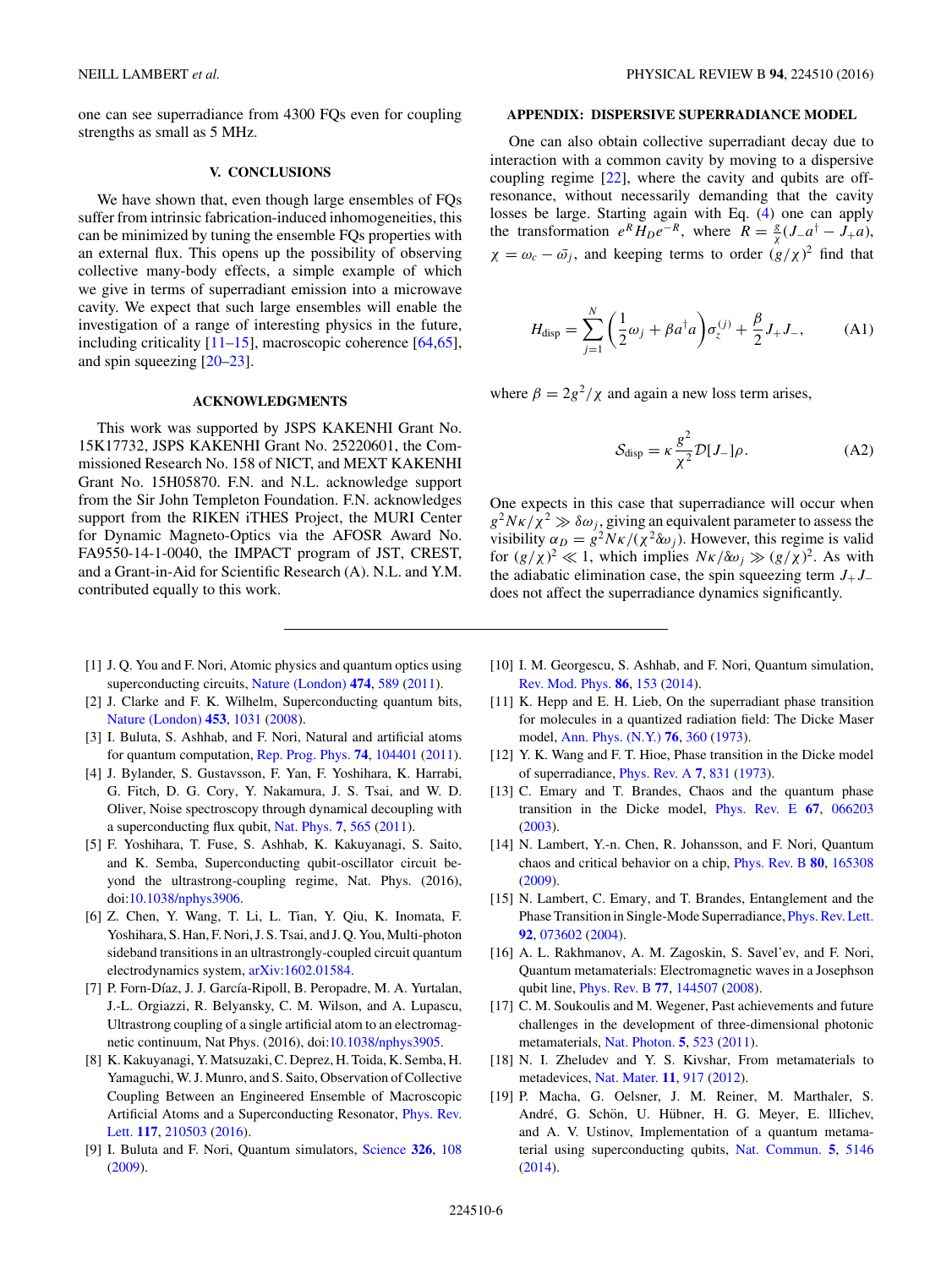- <span id="page-6-0"></span>[20] M. Kitagawa and M. Ueda, Squeezed spin states, [Phys. Rev. A](https://doi.org/10.1103/PhysRevA.47.5138) **[47](https://doi.org/10.1103/PhysRevA.47.5138)**, [5138](https://doi.org/10.1103/PhysRevA.47.5138) [\(1993\)](https://doi.org/10.1103/PhysRevA.47.5138).
- [21] J. Ma, X. Wang, C. P. Sun, and F. Nori, Quantum spin squeezing, [Phys. Rep.](https://doi.org/10.1016/j.physrep.2011.08.003) **[509](https://doi.org/10.1016/j.physrep.2011.08.003)**, [89](https://doi.org/10.1016/j.physrep.2011.08.003) [\(2011\)](https://doi.org/10.1016/j.physrep.2011.08.003).
- [22] S. D. Bennett, N. Y. Yao, J. Otterbach, P. Zoller, P. Rabl, and M. D. Lukin, Phonon-induced Spin-spin Interactions in Diamond Nanostructures: Application to Spin Squeezing, [Phys. Rev. Lett.](https://doi.org/10.1103/PhysRevLett.110.156402) **[110](https://doi.org/10.1103/PhysRevLett.110.156402)**, [156402](https://doi.org/10.1103/PhysRevLett.110.156402) [\(2013\)](https://doi.org/10.1103/PhysRevLett.110.156402).
- [23] T. Tanaka, P. Knott, Y. Matsuzaki, S. Dooley, H. Yamaguchi, W. J. Munro, and S. Saito, Proposed Robust Entanglement-based Magnetic Field Sensor Beyond the Standard Quantum Limit, [Phys. Rev. Lett.](https://doi.org/10.1103/PhysRevLett.115.170801) **[115](https://doi.org/10.1103/PhysRevLett.115.170801)**, [170801](https://doi.org/10.1103/PhysRevLett.115.170801) [\(2015\)](https://doi.org/10.1103/PhysRevLett.115.170801).
- [24] A. Imamoğlu, Cavity QED Based on Collective Magnetic Dipole [Coupling: Spin Ensembles as Hybrid Two-level Systems,](https://doi.org/10.1103/PhysRevLett.102.083602) Phys. Rev. Lett. **[102](https://doi.org/10.1103/PhysRevLett.102.083602)**, [083602](https://doi.org/10.1103/PhysRevLett.102.083602) [\(2009\)](https://doi.org/10.1103/PhysRevLett.102.083602).
- [25] J. H. Wesenberg, A. Ardavan, G. A. D Briggs, J. J. L. Morton, R. J. Schoelkopf, D. I. Schuster, and K. Mølmer, Quantum Computing with an Electron Spin Ensemble, [Phys. Rev. Lett.](https://doi.org/10.1103/PhysRevLett.103.070502) **[103](https://doi.org/10.1103/PhysRevLett.103.070502)**, [070502](https://doi.org/10.1103/PhysRevLett.103.070502) [\(2009\)](https://doi.org/10.1103/PhysRevLett.103.070502).
- [26] Z.-L. Xiang, S. Ashhab, J. Q. You, and F. Nori, Hybrid quantum circuits: Superconducting circuits interacting with other quantum systems, [Rev. Mod. Phys.](https://doi.org/10.1103/RevModPhys.85.623) **[85](https://doi.org/10.1103/RevModPhys.85.623)**, [623](https://doi.org/10.1103/RevModPhys.85.623) [\(2013\)](https://doi.org/10.1103/RevModPhys.85.623).
- [27] D. I. Schuster, A. P. Sears, E. Ginossar, L. DiCarlo, L. Frunzio, J. J. L. Morton, H. Wu, G. A. D. Briggs, B. B. Buckley, D. D. Awschalom, and R. J. Schoelkopf, High-cooperativity Coupling [of Electron-spin Ensembles to Superconducting Cavities,](https://doi.org/10.1103/PhysRevLett.105.140501) Phys. Rev. Lett. **[105](https://doi.org/10.1103/PhysRevLett.105.140501)**, [140501](https://doi.org/10.1103/PhysRevLett.105.140501) [\(2010\)](https://doi.org/10.1103/PhysRevLett.105.140501).
- [28] H. Wu, R. E. George, J. H. Wesenberg, K. Mølmer, D. I. Schuster, R. J. Schoelkopf, K. M. Itoh, A. Ardavan, J. J. L. Morton, and G. A. D. Briggs, Storage of Multiple Coherent [Microwave Excitations in an Electron Spin Ensemble,](https://doi.org/10.1103/PhysRevLett.105.140503) Phys. Rev. Lett. **[105](https://doi.org/10.1103/PhysRevLett.105.140503)**, [140503](https://doi.org/10.1103/PhysRevLett.105.140503) [\(2010\)](https://doi.org/10.1103/PhysRevLett.105.140503).
- [29] Y. Kubo, F. R. Ong, P. Bertet, D. Vion, V. Jacques, D. Zheng, A. Dréau, J. F. Roch, A. Auffeves, F. Jelezko, J. Wrachtrup, M. F. Barthe, P. Bergonzo, and D. Esteve, Strong Coupling of a Spin Ensemble to a Superconducting Resonator, [Phys. Rev. Lett.](https://doi.org/10.1103/PhysRevLett.105.140502) **[105](https://doi.org/10.1103/PhysRevLett.105.140502)**, [140502](https://doi.org/10.1103/PhysRevLett.105.140502) [\(2010\)](https://doi.org/10.1103/PhysRevLett.105.140502).
- [30] R. Amsüss, C. H. Koller, T. Nöbauer, S. Putz, S. Rotter, K. Sandner, S. Schneider, M. Schramböck, G. Steinhauser, H. Ritsch, J. Schmiedmayer, and J. Majer, Cavity QED with Magnetically Coupled Collective Spin States, [Phys. Rev. Lett.](https://doi.org/10.1103/PhysRevLett.107.060502) **[107](https://doi.org/10.1103/PhysRevLett.107.060502)**, [060502](https://doi.org/10.1103/PhysRevLett.107.060502) [\(2011\)](https://doi.org/10.1103/PhysRevLett.107.060502).
- [31] Y. Kubo, C. Grezes, A. Dewes, T. Umeda, J. Isoya, H. Sumiya, N. Morishita, H. Abe, S. Onoda, T. Ohshima, V. Jacques, A. Dreau, J. F. Roch, I. Diniz, A. Auffeves, D. Vion, D. Esteve, and P. Bertet, Hybrid Quantum Circuit with a Superconducting Qubit Coupled to a Spin Ensemble, [Phys. Rev. Lett.](https://doi.org/10.1103/PhysRevLett.107.220501) **[107](https://doi.org/10.1103/PhysRevLett.107.220501)**, [220501](https://doi.org/10.1103/PhysRevLett.107.220501) [\(2011\)](https://doi.org/10.1103/PhysRevLett.107.220501).
- [32] X. Zhu, S. Saito, A. Kemp, K. Kakuyanagi, S. Karimoto, H. Nakano, W. J. Munro, Y. Tokura, M. S. Everitt, K. Nemoto, M. Kasu, N. Mizuochi, and K. Semba, Coherent coupling of a superconducting flux qubit to an electron spin ensemble in diamond, [Nature \(London\)](https://doi.org/10.1038/nature10462) **[478](https://doi.org/10.1038/nature10462)**, [221](https://doi.org/10.1038/nature10462) [\(2011\)](https://doi.org/10.1038/nature10462).
- [33] Y. Kubo, I. Diniz, A. Dewes, V. Jacques, A. Dréau, J. F. Roch, A. Auffèves, D. Vion, D. Esteve, and P. Bertet, Storage and retrieval of a microwave field in a spin ensemble, [Phys. Rev. A](https://doi.org/10.1103/PhysRevA.85.012333) **[85](https://doi.org/10.1103/PhysRevA.85.012333)**, [012333](https://doi.org/10.1103/PhysRevA.85.012333) [\(2012\)](https://doi.org/10.1103/PhysRevA.85.012333).
- [34] Y. Kubo, I. Diniz, C. Grezes, T. Umeda, J. Isoya, H. Sumiya, T. Yamamoto, H. Abe, S. Onoda, T. Ohshima, V. Jacques, A. Dréau, J. F. Roch, A. Auffèves, D. Vion, D. Esteve, and P.

Bertet, Electron spin resonance detected by a superconducting qubit, [Phys. Rev. B](https://doi.org/10.1103/PhysRevB.86.064514) **[86](https://doi.org/10.1103/PhysRevB.86.064514)**, [064514](https://doi.org/10.1103/PhysRevB.86.064514) [\(2012\)](https://doi.org/10.1103/PhysRevB.86.064514).

- [35] D. Marcos, M. Wubs, J. M. Taylor, R. Aguado, M. D. Lukin, and A. S. Sørensen, Coupling Nitrogen-vacancy Centers in Diamond to Superconducting Flux Qubits, [Phys. Rev. Lett.](https://doi.org/10.1103/PhysRevLett.105.210501) **[105](https://doi.org/10.1103/PhysRevLett.105.210501)**, [210501](https://doi.org/10.1103/PhysRevLett.105.210501) [\(2010\)](https://doi.org/10.1103/PhysRevLett.105.210501).
- [36] J. Twamley and S. D. Barrett, Superconducting cavity bus for [single nitrogen-vacancy defect centers in diamond,](https://doi.org/10.1103/PhysRevB.81.241202) Phys. Rev. B **[81](https://doi.org/10.1103/PhysRevB.81.241202)**, [241202](https://doi.org/10.1103/PhysRevB.81.241202) [\(2010\)](https://doi.org/10.1103/PhysRevB.81.241202).
- [37] Y. Matsuzaki and H. Nakano, Enhanced energy relaxation process of a quantum memory coupled to a superconducting qubit, [Phys. Rev. B](https://doi.org/10.1103/PhysRevB.86.184501) **[86](https://doi.org/10.1103/PhysRevB.86.184501)**, [184501](https://doi.org/10.1103/PhysRevB.86.184501) [\(2012\)](https://doi.org/10.1103/PhysRevB.86.184501).
- [38] S. Saito, X. Zhu, R. Amsüss, Y. Matsuzaki, K. Kakuyanagi, T. Shimo-Oka, N. Mizuochi, K. Nemoto, W. J. Munro, and K. Semba, Towards Realizing a Quantum Memory for a Superconducting Qubit: Storage and Retrieval of Quantum States, [Phys. Rev. Lett.](https://doi.org/10.1103/PhysRevLett.111.107008) **[111](https://doi.org/10.1103/PhysRevLett.111.107008)**, [107008](https://doi.org/10.1103/PhysRevLett.111.107008) [\(2013\)](https://doi.org/10.1103/PhysRevLett.111.107008).
- [39] B. Julsgaard, C. Grezes, P. Bertet, and K. Mølmer, Quantum Memory for Microwave Photons in an Inhomogeneously Broadened Spin Ensemble, [Phys. Rev. Lett.](https://doi.org/10.1103/PhysRevLett.110.250503) **[110](https://doi.org/10.1103/PhysRevLett.110.250503)**, [250503](https://doi.org/10.1103/PhysRevLett.110.250503) [\(2013\)](https://doi.org/10.1103/PhysRevLett.110.250503).
- [40] I. Diniz, S. Portolan, R. Ferreira, J. M. Gérard, P. Bertet, and A. Auffeves, Strongly coupling a cavity to inhomogeneous ensembles of emitters: Potential for long-lived solid-state quantum memories, [Phys. Rev. A](https://doi.org/10.1103/PhysRevA.84.063810) **[84](https://doi.org/10.1103/PhysRevA.84.063810)**, [063810](https://doi.org/10.1103/PhysRevA.84.063810) [\(2011\)](https://doi.org/10.1103/PhysRevA.84.063810).
- [41] X. Zhu, Y. Matsuzaki, R. Amsüss, K. Kakuyanagi, T. Shimo-Oka, N. Mizuochi, K. Nemoto, K. Semba, W. J. Munro, and S. Saito, Observation of dark states in a superconductor diamond quantum hybrid system, [Nat. Commun.](https://doi.org/10.1038/ncomms4524) **[5](https://doi.org/10.1038/ncomms4524)**, [3424](https://doi.org/10.1038/ncomms4524) [\(2014\)](https://doi.org/10.1038/ncomms4524).
- [42] N. Skribanowitz, I. P. Herman, J. C. MacGillivray, and M. S. Feld, Observation of Dicke Superradiance in Optically Pumped HF Gas, [Phys. Rev. Lett.](https://doi.org/10.1103/PhysRevLett.30.309) **[30](https://doi.org/10.1103/PhysRevLett.30.309)**, [309](https://doi.org/10.1103/PhysRevLett.30.309) [\(1973\)](https://doi.org/10.1103/PhysRevLett.30.309).
- [43] M. Gross, C. Fabre, P. Pillet, and S. Haroche, Observation of Near-infrared Dicke Superradiance on Cascading Transitions in Atomic Sodium, [Phys. Rev. Lett.](https://doi.org/10.1103/PhysRevLett.36.1035) **[36](https://doi.org/10.1103/PhysRevLett.36.1035)**, [1035](https://doi.org/10.1103/PhysRevLett.36.1035) [\(1976\)](https://doi.org/10.1103/PhysRevLett.36.1035).
- [44] J. M. Raimond, P. Goy, M. Gross, C. Fabre, and S. Haroche, Collective Absorption of Blackbody Radiation by Rydberg Atoms in a Cavity: An Experiment on Bose Statistics and Brownian Motion, [Phys. Rev. Lett.](https://doi.org/10.1103/PhysRevLett.49.117) **[49](https://doi.org/10.1103/PhysRevLett.49.117)**, [117](https://doi.org/10.1103/PhysRevLett.49.117) [\(1982\)](https://doi.org/10.1103/PhysRevLett.49.117).
- [45] M. Scheibner, T. Schmidt, L. Worschech, A. Forchel, G. Bacher, [T. Passow, and D. Hommel, Superradiance of quantum dots,](https://doi.org/10.1038/nphys494) Nat. Phys. **[3](https://doi.org/10.1038/nphys494)**, [106](https://doi.org/10.1038/nphys494) [\(2007\)](https://doi.org/10.1038/nphys494).
- [46] R. Röhlsberger, K. Schlage, B. Sahoo, S. Couet, and R. Rüffer, Collective Lamb shift in single-photon superradiance, [Science](https://doi.org/10.1126/science.1187770) **[328](https://doi.org/10.1126/science.1187770)**, [1248](https://doi.org/10.1126/science.1187770) [\(2010\)](https://doi.org/10.1126/science.1187770).
- [47] R. G. DeVoe and R. G. Brewer, Observation of Superradiant and [Subradiant Spontaneous Emission of Two Trapped Ions,](https://doi.org/10.1103/PhysRevLett.76.2049) Phys. Rev. Lett. **[76](https://doi.org/10.1103/PhysRevLett.76.2049)**, [2049](https://doi.org/10.1103/PhysRevLett.76.2049) [\(1996\)](https://doi.org/10.1103/PhysRevLett.76.2049).
- [48] J. Eschner, Ch. Raab, F. Schmidt-Kaler, and R. Blatt, Light [interference from single atoms and their mirror images,](https://doi.org/10.1038/35097017) Nature (London) **[413](https://doi.org/10.1038/35097017)**, [495](https://doi.org/10.1038/35097017) [\(2001\)](https://doi.org/10.1038/35097017).
- [49] S. Filipp, M. Göppl, J. M. Fink, M. Baur, R. Bianchetti, L. Steffen, and A. Wallraff, Multimode mediated qubit-qubit coupling and dark-state symmetries in circuit quantum electrodynamics, [Phys. Rev. A](https://doi.org/10.1103/PhysRevA.83.063827) **[83](https://doi.org/10.1103/PhysRevA.83.063827)**, [063827](https://doi.org/10.1103/PhysRevA.83.063827) [\(2011\)](https://doi.org/10.1103/PhysRevA.83.063827).
- [50] A. F. Van Loo, A. Fedorov, K. Lalumiere, B. C. Sanders, A. ` Blais, and A. Wallraff, Photon-mediated interactions between distant artificial atoms, [Science](https://doi.org/10.1126/science.1244324) **[342](https://doi.org/10.1126/science.1244324)**, [1494](https://doi.org/10.1126/science.1244324) [\(2013\)](https://doi.org/10.1126/science.1244324).
- [51] J. A. Mlynek, A. A. Abdumalikov, C. Eichler, and A. Wallraff, Observation of Dicke superradiance for two artificial atoms in a cavity with high decay rate, [Nat. Commun.](https://doi.org/10.1038/ncomms6186) **[5](https://doi.org/10.1038/ncomms6186)**, [5186](https://doi.org/10.1038/ncomms6186) [\(2014\)](https://doi.org/10.1038/ncomms6186).